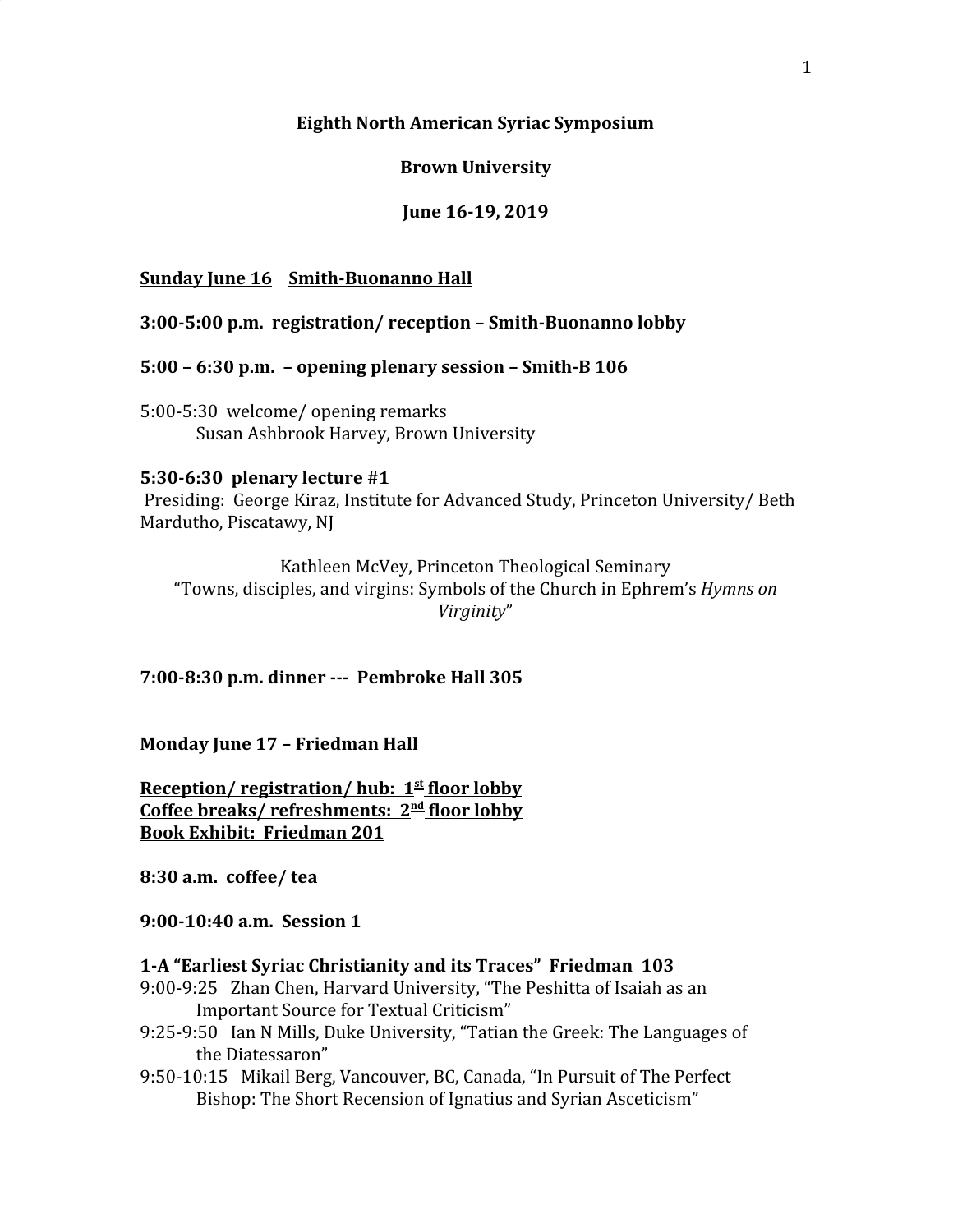10:15-10:40 T.C. Schmidt, Yale University, "Hippolytus and the Status of Revelation in Syriac Tradition"

#### **1-B "Syriac in Greek Frames" Friedman 106**

- 9:00-9:25 Kevin Van Bladel, Yale University, "Elagabalus and Syriac"
- 9:25-9:50 Alexandria Istok, New York University, "Finding the "Greekness" of Bardaisan in The Book of the Laws of Countries"
- 9:50-10:15 Rodrigue Constantin, Catholic University of America, "John of Apamea in his Greek context"
- 10:15-10:40 Yury Arzhanov, Austrian Academy of Sciences, Institute for Medieval Research, The Division of Byzantine Research, "History of Greek Philosophy in Syriac Schools: Doxography and Gnomic Collections"

### **1-C "Relics" Friedman 208**

Presiding: Rebecca Stephens Falcasantos, Florida State University

- 9:00-9:25 Catalin-Stefan Popa, The Center for the Study of Conversion and Inter-Religious Encounters, Ben-Gurion University of the Negev, Be'er Sheba, "Captive among Christians. Syrians and the True Cross of Jerusalem  $(614-630)$ "
- 9:25-9:50 Reyhan Durmaz, Brown University, "'And there he obtained a piece of the True Cross': Representations of Relics from Constantinople in Medieval Syriac Hagiography"
- 9:50-10:15 Jeanne-Nicole Mellon Saint-Laurent, Marquette University, "Displaced Relics in the Travels of Rabban Sauma and Mar Jahballaha"
- 10:15-10:40 Kyle Smith, University of Toronto,

"The Long, Long Lives of the Persian Martyrs"

### **10:40-11:00 a.m. coffee/ tea/ light refreshments**

#### **11:00- 12:00 Plenary lecture #2 -- Friedman 106**

Presiding: Susan Ashbrook Harvey, Brown University

Liv Ingebord Lied, MF Norwegian School of Theology "Syriac Manuscripts, New Philology and the Ethics of Textual Scholarship."

#### **12:00-1:30 p.m. – lunch [on your own: Thayer St. and area]**

**Optional Lunch Event**: 12:15-1:15 (box lunch may be ordered) Digital Syriac Corpus Workshop (James Walters, Rochester College).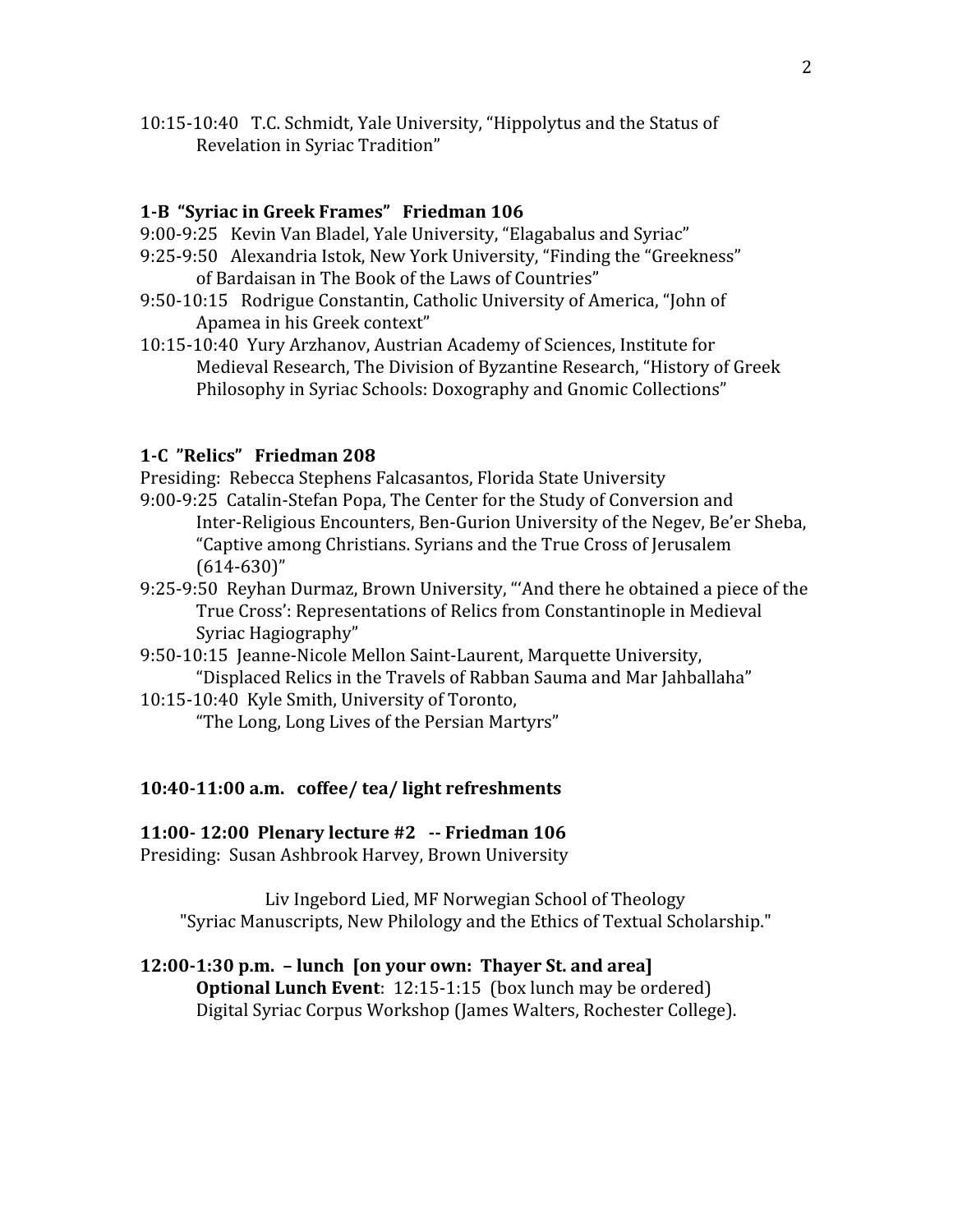### **1:30- 3:10 p.m. Session 2**

#### **2-A "Ephrem the Syrian" Friedman 103**

- 1:30-1:55 Cody Strecker, Baylor University, "Vertical Texts: New Sentence Acrostics in Ephrem's Madrāšē"
- 1:55-2:20 Emanuele Zimbardi, "La Sapienza" University of Rome and "Freie Universität" Berlin; "Syriac and Greek in Late Antiquity: the contribution of the Greek translation of Ephrem's memra on Jonah and the Ninevites"
- 2:20-2:45 David Kiger, Marquette University, "The Holy Spirit in Ephrem and Basil"
- 2:45-3:10 Sam Koshy, University of Bern, "Ephrem and Ecumenism– Pointers for Dialogues on Christology"

#### **2-B "Asceticism: New Directions After Arthur Vööbus" Friedman 202**

Presiding: Robert Kitchen, Sankt Ignatios Theological Academy

- 1:30-1:55 Shraga Bick, Hebrew University of Jerusalem, "Living by the Law: Jewish Motives in the Book of Steps"
- 1:55-2:20 Dmitrij F. Bumazhnov, University of Göttingen, "'Do not eat too much honey!' Jewish and Christian Mystical Readings of Prov 25:16"
- 2:20-2:45 John Zaleski, Harvard University, "Ḥanūn ibn Yūḥannā ibn al-Ṣalt's Translation of Isaac of Nineveh and the Islamic Language of Asceticism"
- 2:45-3:10 Adam Becker, New York University, "The Manuscript Tradition of the Isaacs of Antioch"

### **2-C "Late Antique Histories" Friedman 106**

- 1:30-1:55 Jacob A. Lollar, Abilene Christian University, "Refugees, Religion, and Reconstructing History: The Effects of Forced Migration on the Development of Syriac Literature in the Fourth Century"
- 1:55-2:20 Maria E. Doerfler, Yale University, "Burying the Emperor's Son: Valens, Valentinian, and the legacy of Basil in a Syriac funerary sermon"
- 2:20-2:45 Walter F. Beers, Princeton University, "A Microhistorical Approach to John of Ephesus (c. 507-88)"
- 2:45-3:10 Joel Walker, University of Washington, Seattle, "Animal Sacrifice in the Syriac Tradition: Condemnation, Remembrance, and Revival"

### **3:10-3:40 p.m. - coffee/ tea/ juice/ fruited water/ cookies / fresh fruit**

#### **3:40 – 5:20 p.m. - Session 3**

#### **3-A "Late Antique Persia" Friedman 103**

Presiding: Kevin Van Bladel, Yale University

- 3:40-4:05 Jae Hee Han, Brown University, "The Cologne Mani Codex and Late Antique Mesopotamian Christianity"
- 4:05-4:30 James E. Walters, Rochester College, "Demonstration 14 and Historiography of Fourth-Century Persian Christianity"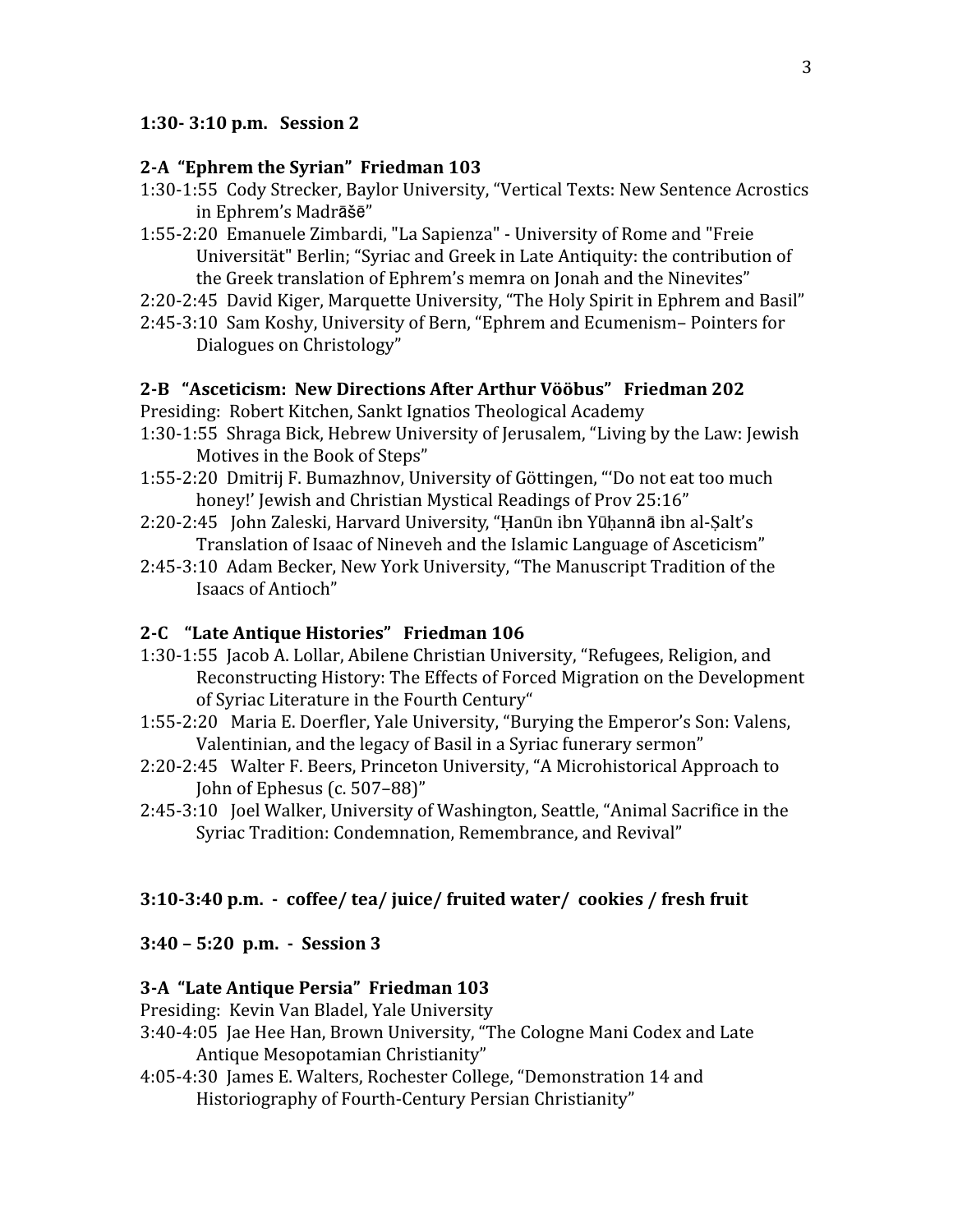- 4:30-4:55 Natalie Maria Reynoso, Fordham University, "Identity Formation through the Transitions and Transformations of a Living and Dying Body in the Martyrdom of Anahid"
- 4:55-5:20 Ute Possekel, Harvard Divinity School, "Man as Microcosm and the Refutation of Heresy: Perspectives from the School of Nisibis"

# **3-B "Evagrius of Pontus" Friedman 202**

Presiding: Charles Stang, Harvard University

- 3:40-4:05 Joel Kalvesmaki, Dumbarton Oaks, "The Syriac Versions of Evagrius's Praktikos and New Digital Approaches to Studying Translations"
- 4:05-4:30 Columba Stewart, Hill Museum & Manuscript Library, Saint John's University, "Readers of the Syriac Evagriana: suggestions from the multiple translations of the 'Gnostic Trilogy' and the later manuscript tradition"
- 4:30-4:55 Robin Darling Young, The Catholic University of America, "The Common Syriac Version of Evagrius' Kephalaia Gnostika (S1): reception and Interpretation"
- 4:55-5:20 Dominique Sirgy, Yale University, "The Role of Human and Divine Will in the Soul's Union with God: Origen's theology in Syriac Translations of Evagrius' Letter to Melania and its Influence on Early Islamic mystical Thought"

### **3-C "Bar 'Ebroyo" Friedman 208**

- 3:40-4:05 Jens Ole Schmitt, Wuerzburg University, "Barhebraeus on Modal Logic"
- 4:05-4:30 Adam Carter Bremer-McCollum, University of Notre Dame, "Controlling the Text through (non-)Translation: E.A. Wallis Budge and Barhebraeus's 'Vulgar' Laughable Stories"
- 4:30-4:55 Bogdan-Gabriel Draghici, University of Oxford, "Between Theology and Kalam: Bar Hebraeus' Teaching on the Resurrection"
- 4:55-5:20 Patrick Conlin, Marquette University, "The Beauty of Perfection: An Examination of Bar 'Ebroyo 'On Perfection'"

#### **5:45- 6:45 P.M. – Plenary Lecture #3 Friedman 106**

Presiding: Aaron Michael Butts, The Catholic University of America

Columba Stewart, Hill Museum and Manuscript Library, St. John's University "Discovering a New World in the Old: Revealing, Preserving, and Sharing the Syriac Manuscript Heritage in the Near East"

### **7:15 – 8:45 p.m. – dinner at the Faculty Club**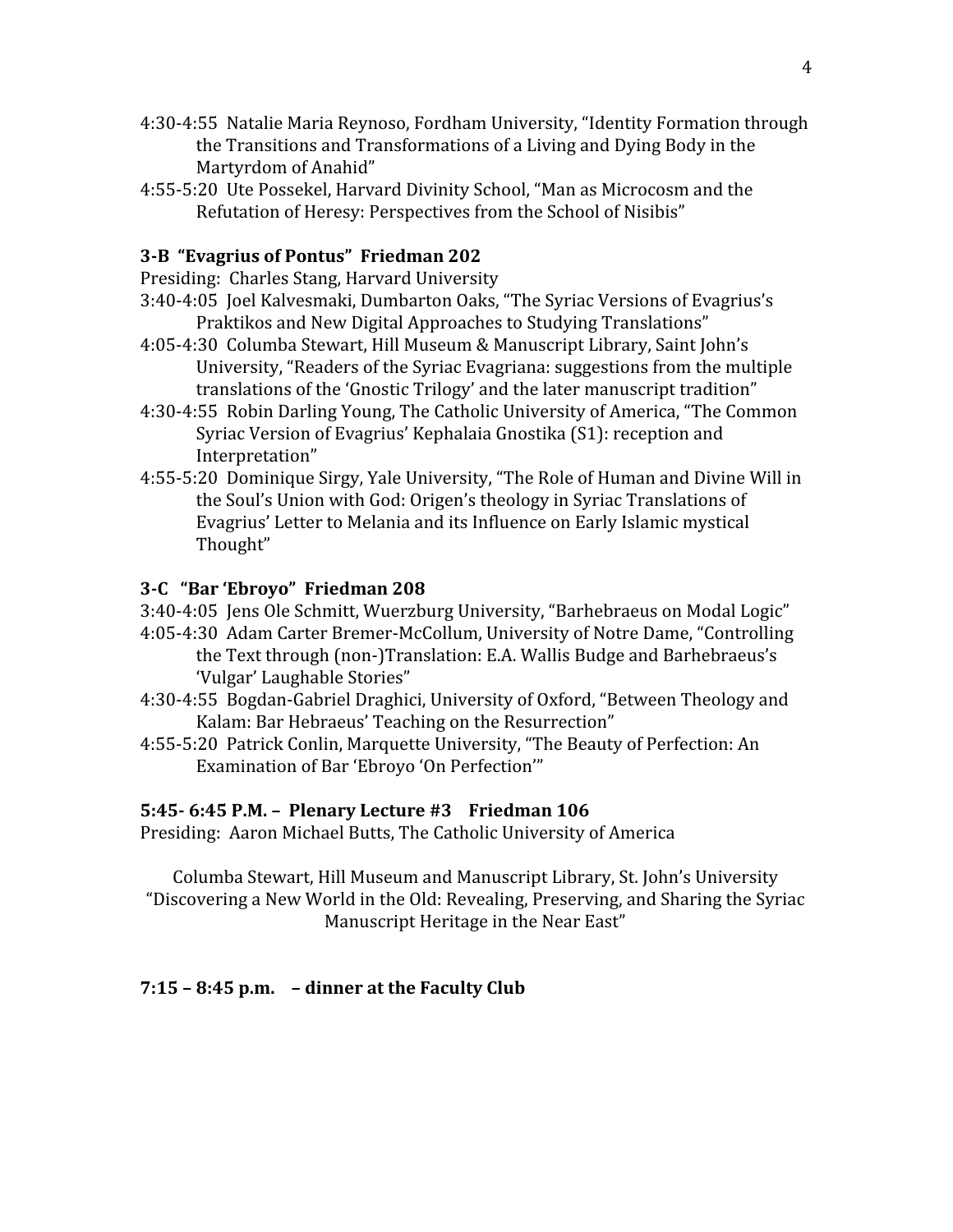#### **Tuesday June 18 – Friedman Hall**

# **Reception/ registration/ hub: 1st floor lobby Coffee breaks/ refreshments: 2nd floor lobby Book Exhibit: Friedman 201**

### **8:30 a.m. coffee/ tea**

**9:00 – 10:00 a.m. -- Plenary lecture #4 Friedman 106**

Presiding: Andrew Jacobs, Scripps College

Ellen Muehlberger, University of Michigan "Local Knowledge: The Order of the World at the End of Late Antiquity"

### **10:00-10:20 a.m. coffee/ tea/ light refreshments**

#### **10:20- 12:00 p.m. – Session 4**

# **4-A "Religious Others: Heretics and Jews" Friedman 208**

- 10:20-10: 45 Christine Shepardson, University of Tennessee, Knoxville, "Contagious Heretics: John of Tella on the Physical Danger of Chalcedonians"
- 10:45-11:10 Daniel Picus, Carleton College, "Books as Bishops: Living Texts in Late Antiquity"
- 11:10-11:35 Aaron Michael Butts, Catholic University of America, "Mapping the 'Other' onto Jews: Syriac Anti-Jewish Polemic during the Fifth and Sixth Centuries"
- 11:35-12:00 Andrew S. Jacobs, Scripps College, "The Children's Hour: Conversion and Play in The History of the 'Slave of Christ'"

#### **4-B "Manuscripts" Friedman 202**

- 10:20-10:45 Iskandar Bcheiry, American Theological Library Association, "The rediscovery of six leaves from the lost Syriac manuscript known as the Canons of Beth Sabrīnā (nine century)"
- 10:45-11:10 András Mércz, Avicenna Institute of Middle Eastern Studies, "Andreas Masius' manuscript of the Anaphora of Saint Basil in light of his correspondence with Moses of Mardin"
- 11:10-11:35 Grigory Kessel, Austrian Academy of Sciences & University of Manchester, "Cataloguing Chaldean manuscript collections digitized by the Hill Museum & Manuscript Library: a report on the work in progress"
- 11:35-12:00 Slavomír Čéplö, Austrian Academy of Sciences, "HUNAYNNET: Greek-Syriac-Arabic corpus of scientific texts"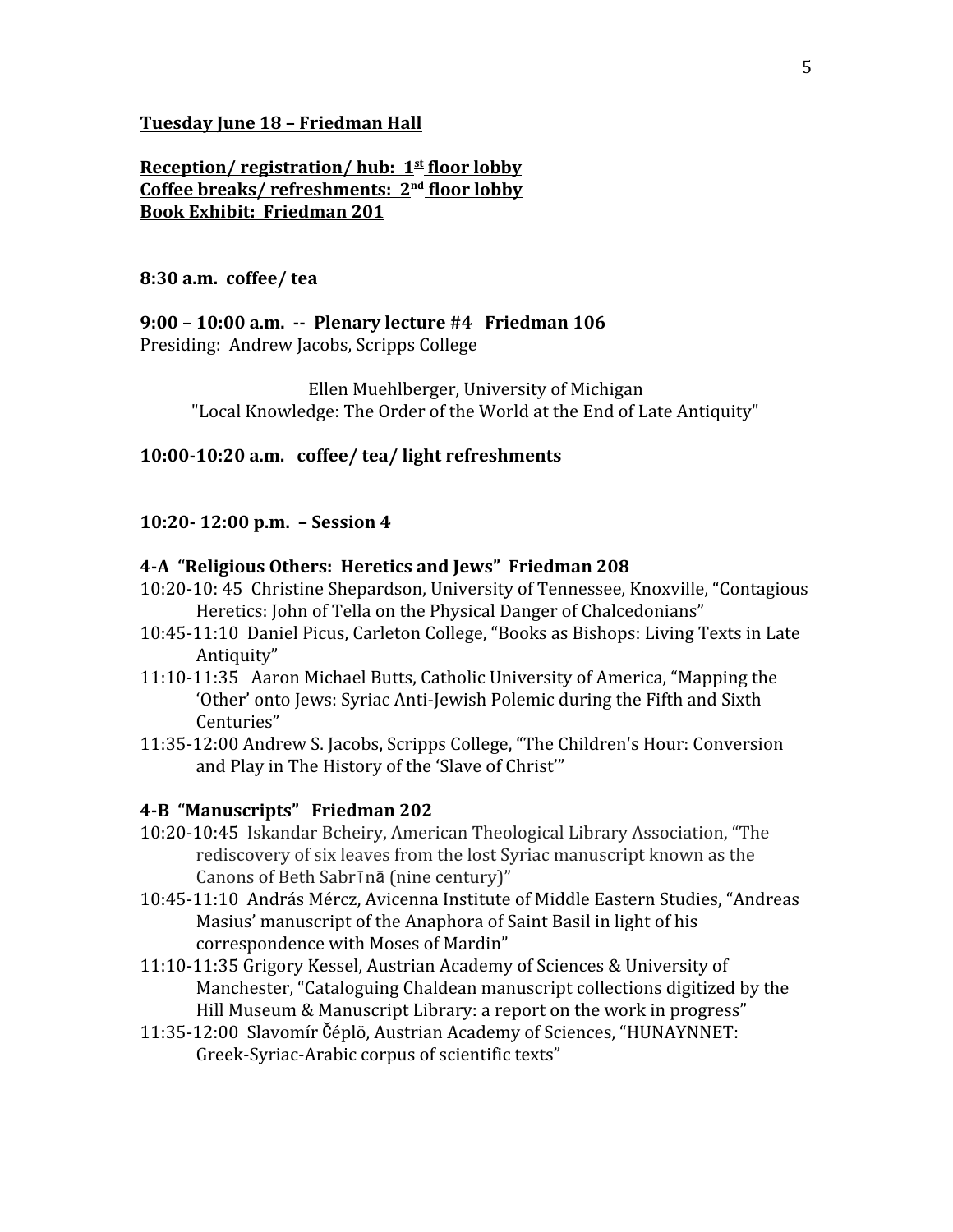### **4-C "Preaching: Isaac of Antioch and Jacob of Sarug" Friedman 208**

- 10:20-12:45 Robert A. Kitchen, Sankt Ignatios Theological Academy, "A Fowl Theology of the Cross: Isaac of Antioch's Mēmrā on the Parrot"
- 10:45-11:10 Glenn Peers, Syracuse University, "Isaac of Antioch's Parrot and Voice's Manifold Subject Formations"
- 11:10-11:35 Andrew Hochstedler, University of Notre Dame, " The Christology of Jacob of Sarug in Mēmrā 130 on the Gerasene Demoniac
- 11:35-12:00 Mary Hansbury, Philadelphia, PA, "Symbolic Language in Jacob of Serug"
- **12:00-1:30 p.m. lunch [on your own: Thayer St. and area] Optional Lunch Event**: 12:15-1:15 (boxed lunch may be ordered) "Women in Syriac Studies" – Panel/ discussion (Dina Boero, TCNJ presiding)

# **1:30-2:45 p.m. Session 5**

# **5-A "Literary Transmissions" Friedman 103**

- 1:30-1:55 Anton Pritula, Hermitage Museum, "Poetic correspondence and correspondence of poetry: unknown Syriac verse texts from the Islamic time"
- 1:55-2:20 Lijuan Lin, Peking University, "A Winged Word on Marriage"
- 2:20-2:45 Jan J. van Ginkel, Freie Universität Berlin, "That's What Friends Are For … A close reading of the Fable of the Cat and the Mouse in Syriac Kalila and Dimna Collections"

### **5-B "The Translation Movement" Friedman 202**

- 1:30-1:55 Nestor Kavvadas, University of Siegen, "Non-Arabs Standing Together? The Barmakid Viziers and Syriac and Greek Elites in the Age of the Translation Movement
- 1:55-2:20 George A. Kiraz, Institute for Advanced Study, Princeton, and Beth Mardutho, Piscataway, "Are we Overstating or Understating the Role of Syriac in the Abbasid Translation Movement?"
- 2:20-2:45 Kevin J. Ball, The Catholic University of America, "The East Syriac Heritage into Arabic: Ibn al-Tayyib's Commentary on the Gospels"

### **5-C "Syriac Music" Friedman 208**

- 1:30-1:55 Claudia Tavolieri, Università degli Studi Roma Tre, "Singing in the monastery: between teaching and tradition"
- 1:55-2:20 Gabriel Aydin, Syriac Music Institute, "New Manuscript Evidence for the Structure of Early Syriac Hymns"
- 2:20-2:45 Tala Jarjour, King's College London, "Endangered reality and virtual emergence: Syriac musical culture in the 21st century"

# **2:45-3:15 p.m. - coffee/ tea/ juice/ fruited water/ cookies / fresh fruit**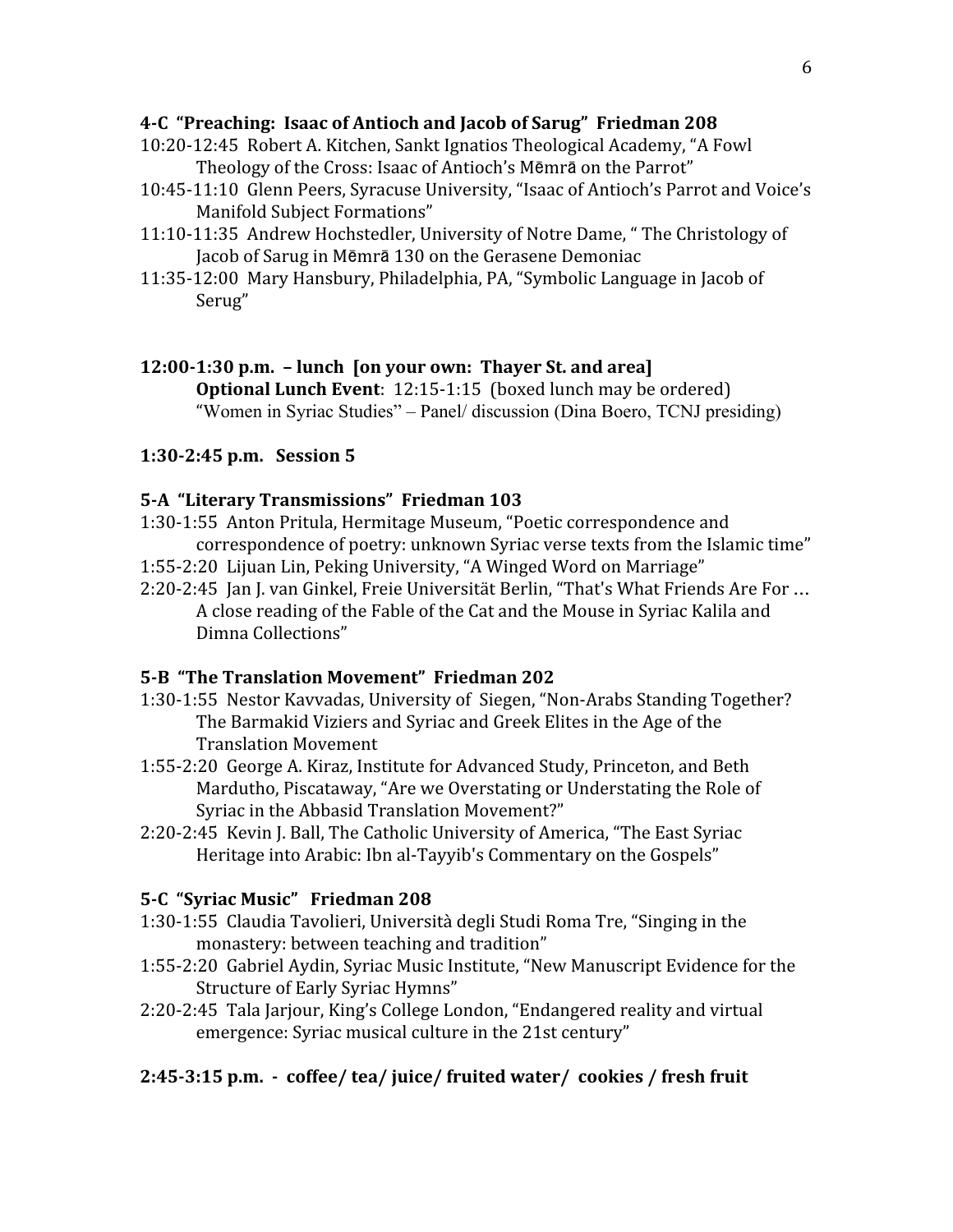### **3:15 – 5:30 p.m. - Session 6**

### **6-A "Modern Communities" Friedman 103**

Presiding: Sargon Donabed, Roger Williams University

- 3:15-3:40 Henry Clements, Yale University, "Documenting, Forgetting, and Remembering the Süryani of the Ottoman Empire"
- 3:40-4:05 Borja W. González Fernández, Universidad Autónoma de Madrid, "Creoles in Syriac midst: The Maronites, the Catholic Church, and the Identity Question in 19th-century Mount Lebanon"
- 4:05-4:30 Anna Hager, Radboud University, "The Syriac Orthodox in Lebanon after WWI: The Emergence of a *ta*<sup>'</sup>*ifa*"

#### **4:30-4:40 - 10 min break**

- 4:40-5:05 Abdulmesih BarAbraham and Isa Doğdu, Mor Afrem Foundation and Foundation of Monastery of Mar Gabriel, "Rebuilding Churches and Homes in Tur Abdin"
- 5:05-5:30 Hannah Ayer, Calgary, Alberta, Canada, "Aramean Christians in Israel: Discovering a Syriac World"

### **6-B "Saints and Cults" Friedman 202**

Presiding: Dina Boero, The College of New Jersey

- 3:15-3:40 Tracy Russell, Saint Louis University, "The Betrothed of Christ: Virgin Martyrs in the Sinaitic Palimpsest"
- 3:40-4:05 Blake Hartung, Saint Louis University, "The Prophet as Saint: Hagiography, Asceticism, and Veneration in Late Antique Syriac Homilies on Elijah"
- 4:05-4:30 Jeffrey Wickes, Saint Louis University, "A Reliquary of Words: The Presence and Absence of the Saints in the Hagiographical Poetry of Jacob of Serugh"

# **4:30-4:40 - 10 min break**

- 4:40-5:05 Anna Williams, Saint Louis University, "Hagiography of a Greek Heretic: Theodore of Mopsuestia in Barhadbeshabba's Ecclesiastical History"
- 5:05-5:30 Erin Galgay Walsh, Duke University, "The Holy Fool in Syriac Literature: Scripting Female Sanctity"

# **6-C "Encounters with Islam" Friedman 208**

- 3:15-3:40 Laura Locke Estes, Saint Louis University, "Etiologies in Anti-Muslim Polemic: Suggestions for the Use of Syriac Sources for the History of Early Islam"
- 3:40-4:05 Kelli Bryant Gibson, Abilene Christian University, "Interreligious Polemic in the Works of John of Dara"
- 4:05-4:30 Michael Payne, Brown University, "East Syrians and the Design Complex in 9th Century Iraq"

### **4:30-4:40 - 10 min break**

4:40-5:05 Joshua Mugler, Georgetown University and Hill Museum and Manuscript Library, "An Egyptian History of Syriac"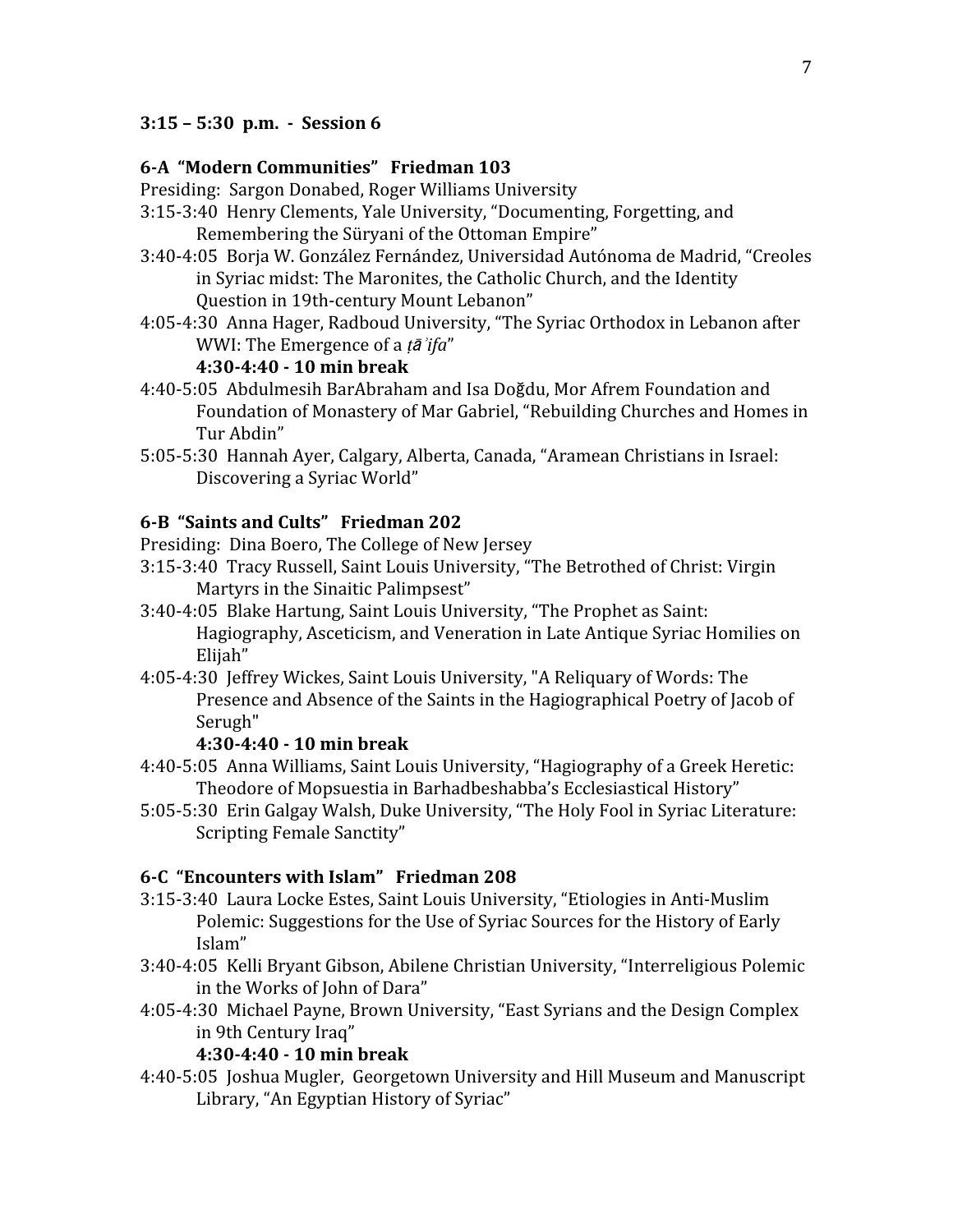5:05-5:30 Bert Jacobs, KU Leuven, "Critical Convergences between West and East Syrians in Apologetics against Islam: Dionysius Bar Ṣalībī's Use of the *Disputation between Timothy I and the Caliph al-Mahd*ī"

### **6:00- 7:00 p.m. Plenary Lectures #5 Friedman 106**

Presiding: Christine Shepardson, The University of Tennessee, Knoxville

Michael Penn, Stanford University "Big Data About Little Things: Digital Paleography and Syriac Manuscripts"

# **7:30 – 9:30 p.m. – dinner outdoors Alumni terrace/ Pembroke Green**

### **Wednesday June 19– Friedman Hall**

**Reception/ registration/ hub: 1st floor lobby Coffee breaks/ refreshments: 2nd floor lobby Book Exhibit: Friedman 201**

### **8:30 a.m. coffee/ tea**

### **9:00-10:40 a.m. Session 7**

### **7-A "Patristics" Friedman 103**

- 9:00-9:25 Emanuel Fiano, Fordham University, "The Syriac Fragments of Eustathius of Antioch And the 'Eustathian' Tradition"
- 9:25-9:50 Marion Pragt, KU Leuven, "The Syriac Afterlife of Gregory of Nyssa's Homilies on the Song of Songs: Extracts and Exchanges"
- 9:50-10:15 Madalina Toca, KU Leuven, "Reception and Innovation: A Syriac Corpus of Pseudo-Isidore of Pelusium?"
- 10:15-10:40 Emiliano Fiori and Claudia Simonelli, University of Venice 'Ca' Foscari', "The 'Catenae Patrum' of the British Library (8th -10th centuries): first soundings of their structure and historical aims"

### **7-B "Material Piety" Friedman 202**

- 9:00-9:25 James Shire, University of Toronto, "God Sweeping up the Aries:
	- An Analysis of the Use of Astrology in the Syriac Chronicle of Zuqnin"
- 9:25-9:50 Linda Wheatley-Irving, Chicago, "Lions in Christian architectural sculpture of Ṭūr ʿAbdīn, Aghtamar, and Mosul"
- 9:50-10:15 Charles Stewart, University of St. Thomas, "Syriac Gravestones Iconography in Kyrgyzstan and Kazakhstan"
- 10:15-10:40 David Calabro, Hill Museum and Manuscript Library, "The Social Context of Syriac Amulets in the Eighteenth and Nineteenth Centuries"